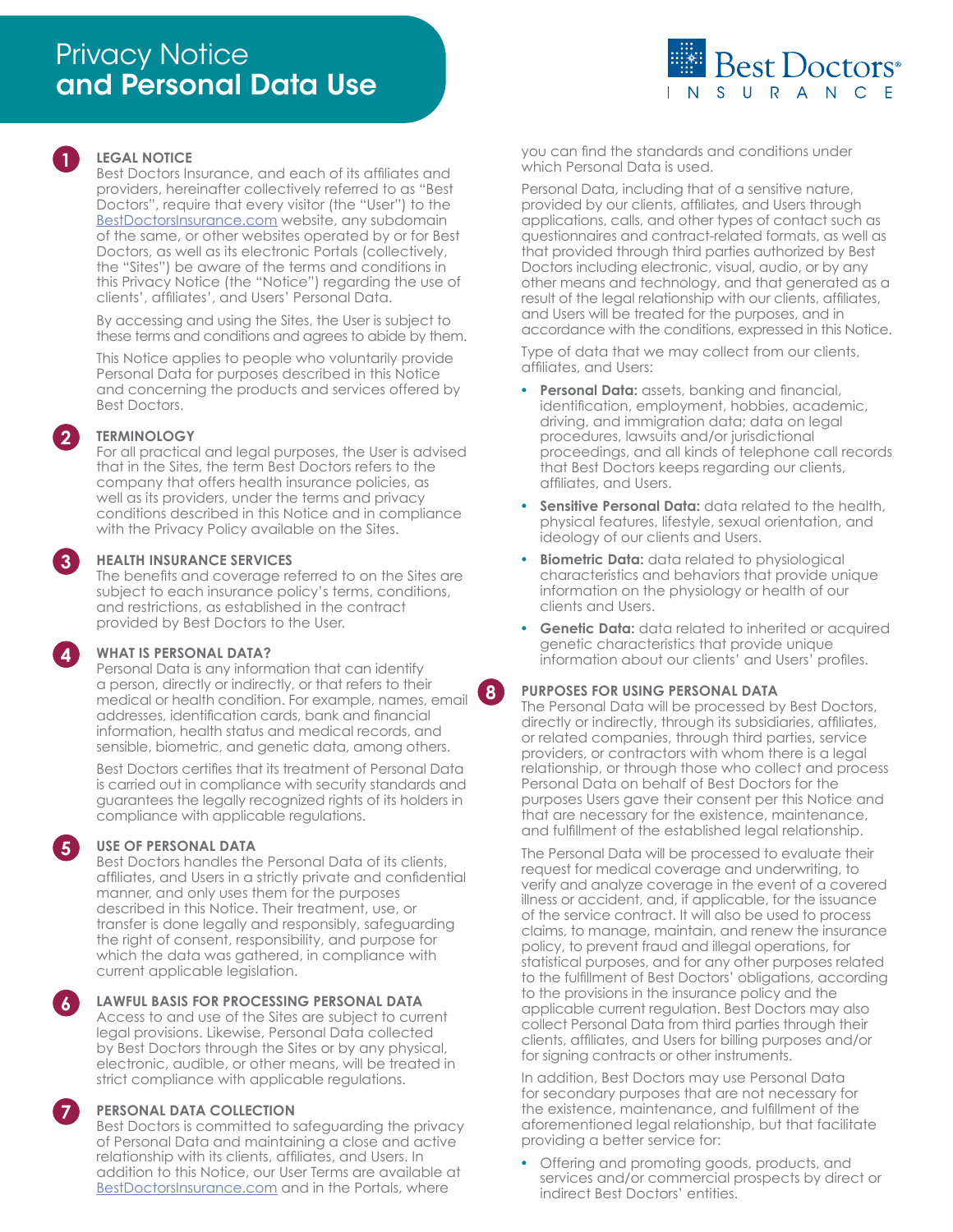# **Privacy Notice** and Personal Data Use

- **•** Marketing, advertising, and evaluating Best Doctors' products and services, including free delivery of samples, promotional items, or gifts.
- **•** Sending event invitations.
- **•** Contacting, by any means, to assist with requests, complaints, and/or claims.
- **•** Managing direct sales of Best Doctors' products or services.
- **•** Conducting surveys, market studies, and/or confirming Personal Data.
- **•** Analyzing internal statistics or sending notices of service improvements.
- **•** Informing authorities to whom the information is pertinent or indispensable.
- **•** Analyzing and supporting the fulfillment of a legal duty, regardless of its nature.
- **•** Verifying financial entities and receiving payments made by Best Doctors' clients, affiliates, and Users regarding contracted services.
- **•** Reporting, querying, or modifying Personal Data, as well as for reporting breaches of contractual obligations.
- **•** Transferring of Personal Data to medication providers associated with Best Doctors so that customers can access discounts or other benefits.

If User disagrees with processing their Personal Data for the purposes described above, they can email [dataprivacy@bestdoctorsinsurance.com](mailto:dataprivacy@bestdoctorsinsurance.com) or mail it to **5201 Blue Lagoon Drive, Suite 300, Miami, Florida 33126**.

Opting out of the secondary purposes to use Personal Data may not be a reason for Best Doctors to deny products or services offered by the insurance policy.

### **9 INFORMED AND VOLUNTARY CONSENT**

Best Doctors may receive or collect Personal Data through its Sites, applications, devices, brand or product pages, through social media networks, or by any other means or channel. In this regard, Users give Best Doctors, its subsidiaries, affiliates, third parties, contractors, and suppliers their voluntary, free, express, specific, informed, and unequivocal consent to treat, use, and transfer their Personal Data through any of its modalities, means, or supports (local or cross-border), directly or indirectly, virtually or physically, for the purposes described in this Notice.

# **10 USER'S RIGHTS RELATED TO THE USE OF THEIR PERSONAL DATA**

Best Doctors recognizes and will observe the User's rights regarding their Personal Data, especially for the following:

- **•** Have free access to their provided Personal Data that has been processed.
- **•** Request to update and rectify partial, inaccurate, incomplete, or misleading Personal Data.
- **•** File complaints about any situation related to their Personal Data.
- **•** Revoke the authorization and/or request the deletion of their Personal Data unless there is a legal or contractual duty that makes it necessary to keep the information.
- **•** Refrain from answering questions about sensitive data.
- **•** Request the modification and/or elimination of their Personal Data stored in Best Doctors' databases.
- **•** Request immediate access to their Personal Data.
- **•** Exercise the right to the portability of their Personal Data and the right to suspend its treatment.

Regarding the treatment of sensitive health, biometric, and genetic data, Best Doctors guarantees that it will always be subject to confidential standards and will be protected against unauthorized or illegal treatment, theft, damage, or loss.

## **11 TRANSFER OF PERSONAL DATA TO THIRD PARTIES**

Through this Notice, Best Doctors informs clients and Users that it can transfer their identification and contact Personal Data (non-sensitive) to national or foreign third parties, including subsidiaries, affiliates, or related companies and service providers with which Best Doctors maintains a contractual relationship, for purposes including but not limited to the following:

- **•** To financial authorities to comply with obligations derived from laws or international agreements related to Best Doctors' activities, tax obligations, and compliance of notifications or official requirements.
- **•** To judiciary authorities to comply with notifications, requirements, or judicial orders.
- **•** To sector institutions, organizations, or entities for fraud prevention and risk selection.
- **•** To providers of health-related services.
- **•** To other providers to comply with the contractual obligations that Best Doctors has with its clients, affiliates, and Users.
- **•** To companies or service providers to contact Best Doctors' clients, affiliates, and Users to carry out promotional activities and/or offer products and/or services that those companies or service providers could market and/or offer jointly with Best Doctors.

Furthermore, Best Doctors may transfer its clients' and Users' Personal Data, without their consent, in the cases specified below:

- **•** When the transfer is provided for in international law or treaty.
- **•** When the transfer is required for preventive medicine or medical diagnosis, the provision of medical care or treatment, or the management of health services required by public or medical authorities.
- **•** When the transfer is made to holding companies, subsidiaries, or affiliates under the common control of the one in charge, a parent company, or any of the companies in the Best Doctors groups that operate under the same internal processes and policies.
- **•** When the transfer is required under a contract signed or about to be signed by Best Doctors and a third party in the interest of the Personal Data owner.
- **•** When the transfer is necessary or legally required to safeguard public interest or to seek or administer justice.
- **•** When the transfer is necessary to recognize, exercise, or defend a right in a judicial process.